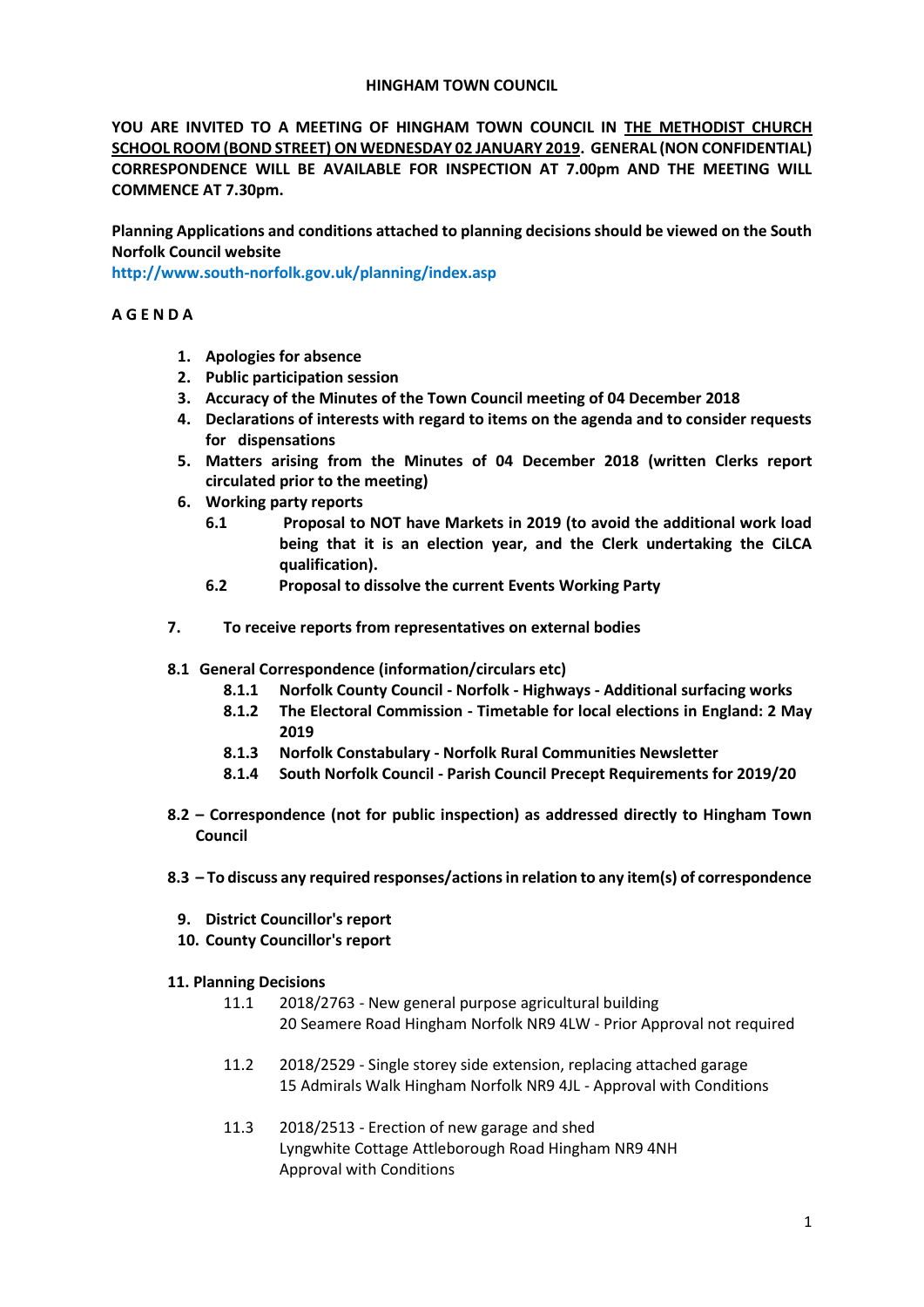11.4 2018/2091 - Proposed first floor side extension 2 Admirals Walk Hingham Norfolk NR9 4JL - Approval with Conditions

# **12. Planning Applications (as notified by SNC for consultation)**

- **12.1 2018/2808 - 30 Oak Lane Hingham Norfolk NR9 4JY Erection of first floor front extension, open porch and single storey side extension**
- **12.2 2018/2700 - 9 Springfield Way Hingham Norfolk NR9 4PR Proposed loft conversion with new velux rooflights**
- **12.3 2018/2678 - Land South East Of Rectory Gardens Hingham Norfolk Proposed 2 no. detached dwellings with integral garages**
- *13. (other planning applications where the Town Council is not a consultee – for information only)*
	- *13.1 2018/2817 - 24 Admirals Walk Hingham Norfolk NR9 4JL Remove multi-stemmed sycamore in corner of rear garden*
- **14. To receive an update on/discuss the transfer of the public toilets**
- **15. To receive and discuss the Anglian Water improvement notice (cemetery standpipe)**
- **16. To receive the NALC - EMPLOYMENT BRIEFING E02-18 | 2018-2019 NATIONAL SALARY AWARD**
- **17. To receive notification that minimum pension contributions will increase on 6 April 2019**

#### **FINANCE**

- **18. To agree the 2019/20 budget**
- **19. To agree the Parish Precept 2019/20**
- **20. Accounts for Payment**

|   | ACCOUNTS FOR PAYMENT 02 JANUARY 2019 |                               |                             |         |
|---|--------------------------------------|-------------------------------|-----------------------------|---------|
|   | <b>TOTAL</b>                         | <b>PAYEE</b>                  | <b>DETAILS</b>              |         |
| £ | 754.94                               | <b>D RAMM</b>                 | 734.49 wages (4w)           |         |
|   |                                      |                               | binbags                     | £0.82   |
|   |                                      |                               | cleaning products           | £1.00   |
|   |                                      |                               | mopheads 9.50               |         |
| £ | 869.40                               | A DOE                         |                             |         |
| £ | 606.28                               | <b>EON</b>                    | <b>STREET LIGHT ENERGY</b>  | 101.05  |
| £ | 294.19                               | K AND M LIGHTING SERVICES LTD | <b>MAINTENANCE CONTRACT</b> | 49.03   |
| £ | 71.05                                | <b>J SQUIRES</b>              | TOILET/BIN COVER            |         |
| £ | 244.00                               | LINCOLN SOCIAL CENTRE         | <b>HALL HIRE</b>            |         |
| £ | 1,200.00                             | LINCOLN SOCIAL CENTRE         | <b>GRANT</b>                |         |
| £ | 861.21                               | <b>HMRC</b>                   | TAX/NI                      |         |
| £ | 13.32                                | <b>ANGLIAN WATER</b>          | <b>FAIRLAND</b>             |         |
| £ | 11.97                                | <b>ANGLIAN WATER</b>          | <b>CEMETERY</b>             |         |
|   |                                      |                               |                             |         |
|   |                                      |                               |                             |         |
|   |                                      |                               |                             |         |
| £ | 4,926.36                             | <b>TOTAL</b>                  | <b>TOTAL VAT</b>            | £151.90 |

Alison Doe - Town Clerk – 27 December 2018

Any planning applications and correspondence received after the publication of this notice may also be discussed.